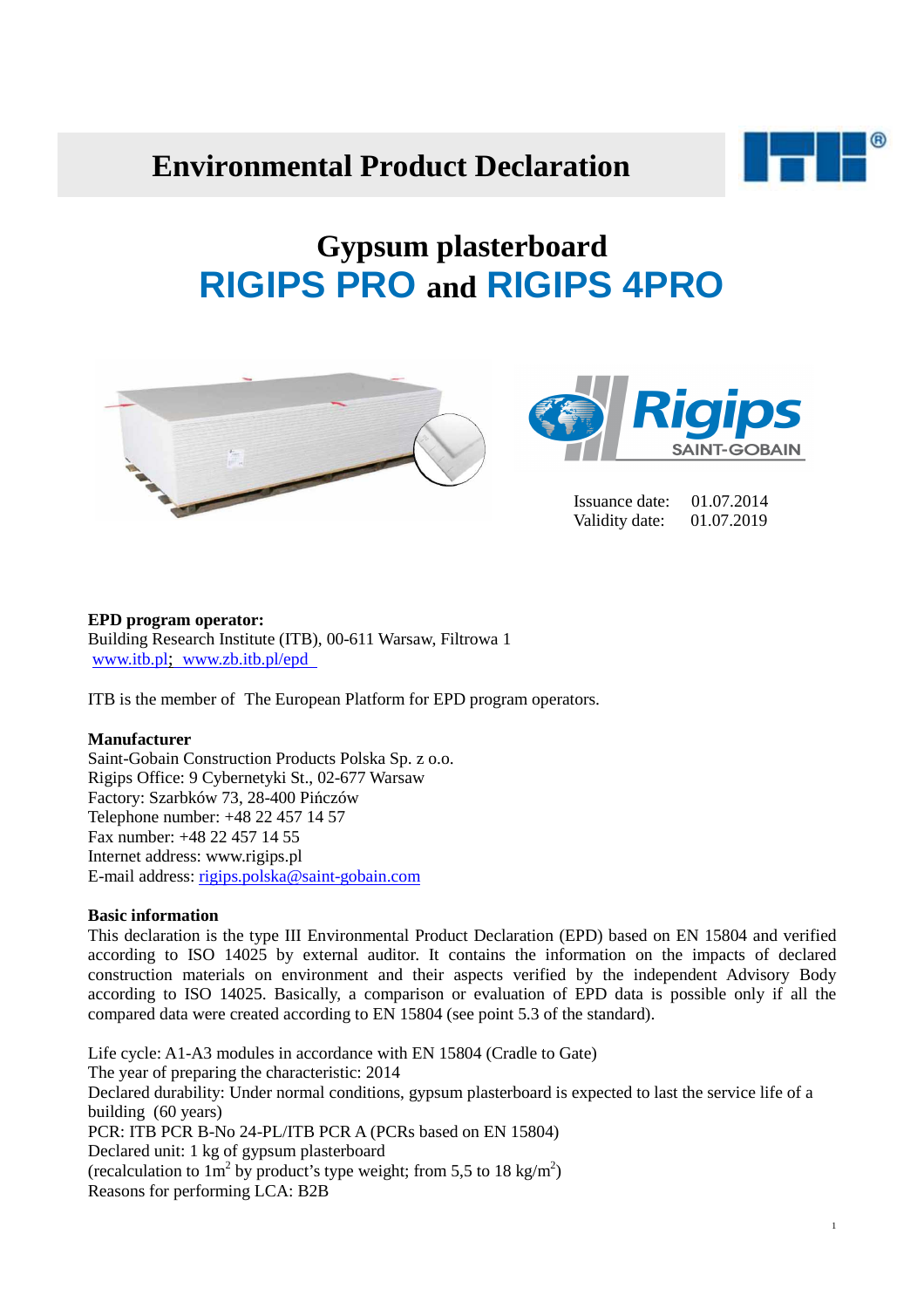#### **Manufacturer and Product Information**

Rigips exists on the Polish market since 1994 and is engaged in manufacturing gypsum products (from own natural stone mined); plaster - plasterboards and drywall systems: walls, shaft walls, ceilings and other building elements.



Gypsum is a material used in construction for thousands of years. This material is not only durable, easy to be handled, hygienic but also completely renewable. Gypsum is calcium sulfate dihydrate  $(CaSO<sub>4</sub> 2H<sub>2</sub>O)$  naturally occurring mineral. Gypsum ore is mined in RIGIPS open mine near (2 km) manufacturing plant in Pińczów. RIGIPS is a manufacturer of gypsum and anhydrite for further processing (dry powder products). Raw gypsum stone is reprocessed into a variety of products such as a portland cement additive, industrial and building plasters, and RIGIPS plasterboard, ceiling tiles and gypsum blocks. Natural gypsum is inert, non-toxic materials, harmless to human life in its natural state.

To produce RIGIPS plasterboard, gypsum is milled and calcined to produce calcium sulfate hemihydrates (CaSO4 ½H2O), commonly called Stucco. Calcination occurs at approximately 120 to 150°C and 0,908 Megagrams (Mg) (1 ton) of gypsum calcines to about 0,77 Mg (0,85 ton) of stucco. In calciner, the gypsum is heated by hot combustion gas passed through flues in the kettle, and the stucco product is separated in the bug filter and finally stored in the silo. Ready for use stucco is transferred from one process to next (gypsum board and blocks production) by means of screw conveyors.

Later in the manufacture of plasterboard, stucco from calcinator is first mixed with dry additives such as starch, fiberglass and others. This dry mix is combined with water, foam, accelerators and pulpwood in a pin mixer at the head of a board forming line. The slurry is then spread on the moving belt conveyor between 2 paper sheets. The edges of the paper are scored to allow precise folding of the paper to form the edges of the board. As the wet board travels the length of a conveying line, the calcium sulfate hemihydrate combines with the water in the slurry to form solid calcium sulfate dihydrate, resulting in rigid board. The board is rough-cut to length, and it enters a multideck dryer, where it is dried by direct contact with hot combustion gases The dried plasterboard is conveyed to the board end sawing area and it is trimmed and bundled for shipment.



Rigips from the beginning of its operation in Poland shows continuous concern on issues related to proper working conditions, care for the environment and the highest quality of products. Result of these efforts was the implementation of quality management systems, occupational health and safety and environmental protection based on the following standards: ISO 9001, PN-N 18001 and ISO 14001. Certified for several years systems have been integrated in 2010 into Integrated Quality Management System. Confirmation of the fulfillment is based on the results of audits carried out by SGS Poland Sp. z o.o, which is part of the SGS the world leader operating in the field of control, verification, testing and certification. Rigips certificates issued by SGS Poland are accredited by United Kingdom Accreditation Service (UKAS).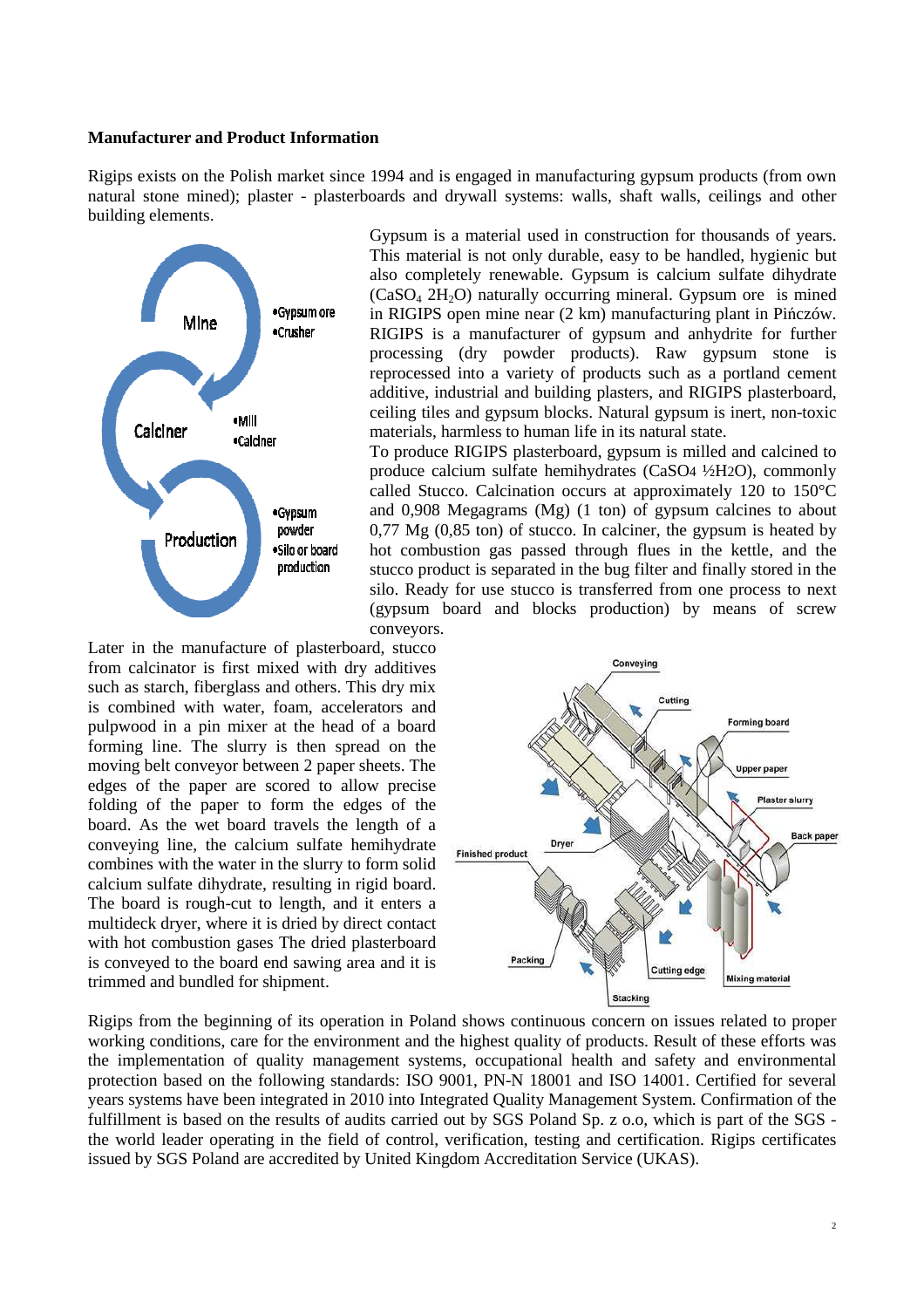# **Product type**

| <b>Standard designation</b> | <b>Type of application</b>                                                                                                                                                          | <b>Commercial name</b>                                                                      |
|-----------------------------|-------------------------------------------------------------------------------------------------------------------------------------------------------------------------------------|---------------------------------------------------------------------------------------------|
| Gypsum plasterboard         | • light systems used for wall coverings,<br>partitions, walls, shafsuspended ceilings<br>and attics<br>• recommended for large intensely lit<br>surfaces with crosswise edge joints | RIGIPS PRO and 4PRO<br>Type A, F, D, H1, H2, H3, R,<br>E, I, P- and combinations<br>thereof |

### According to PN-EN 520 + A1:2010 standard:

# **Technical parameters**

| Description                   | Gypsum plasterboard RIGIPS PRO and RIGIPS 4PRO                                                                               |
|-------------------------------|------------------------------------------------------------------------------------------------------------------------------|
| Standard designation          | $PN-EN 520 + A1:2010$                                                                                                        |
| Thickness                     | From $6.5$ to 18 mm                                                                                                          |
| Weight                        | From 5,5 to 18 kg/m <sup>2</sup>                                                                                             |
| Width                         | 1200 mm                                                                                                                      |
| Length                        | 2000mm, 2500 mm, 2600 mm, 3000 mm (other on request)                                                                         |
| Reaction to fire.             | Nonflammable, Class A2-s1,d0 compliant as regards reaction to fire of<br>construction materials (according to PN-EN 13501-1) |
| Colour                        | Assigned to the type of plasterboard                                                                                         |
| Product reference<br>document | Declaration of Performance (DoP)                                                                                             |
| Manufacturing site            | Szarbków 73, Poland                                                                                                          |

# **Allocation**

In manufacture of plasterboard (A3), stucco from calciner is mixed with dry additives such as starch, fiberglass and others. This dry mix is combined with water, foam, silicone, accelerators and shredded paper in a mixer at the head of a board forming line. The slurry is then spread on a moving belt conveyor between 2 paper sheets that serve as a mold. The edges of the paper are scored, chamfered, to allow precise folding of the paper to form the edges of the board. As the wet board travels the length of a conveying line, the calcium sulfate hemihydrate combines with the water in the slurry to form solid calcium sulfate dihydrate, resulting in rigid board. The board is rough-cut to length, and it enters a multideck kiln dryer, where it is dried by direct contact with hot combustion gases. The dried board is conveyed to the board end sawing area and is trimmed and bundled for shipment or for further processing of CASO products.

The board production is a single line process without co-products. All impacts from mine are allocated in gypsum stone (separated RIGIPS EPD) and taken into consideration in A1 module of plasterboard EPD. 100% of input products to the board production were inventoried and allocated. Calcination process is included in Stucco production – A1 (separated RIGIPS EPD). 100% of impacts from line production were inventoried and allocated to plasterboards. Other Rigips product as Rigips gypsum blocks are inventoried as separated production line. Municipal waste and waste water of whole factory were allocated on mass basis between all co-products (blocks and boards). Electricity and gas consumption was inventoried for every production process separately.

# **System limits**

The life cycle analysis of the examined products covers "Product Stage", A1-A3 modules (Cradle to Gate) in accordance with EN 15804+A1. It includes production, including: mixing of gypsum with additives, forming the boards, drying, cutting and pelleting. All raw materials and energy consumption inventoried in RIGIPS factory all sub products were included in calculation. Office impacts were also taken into consideration.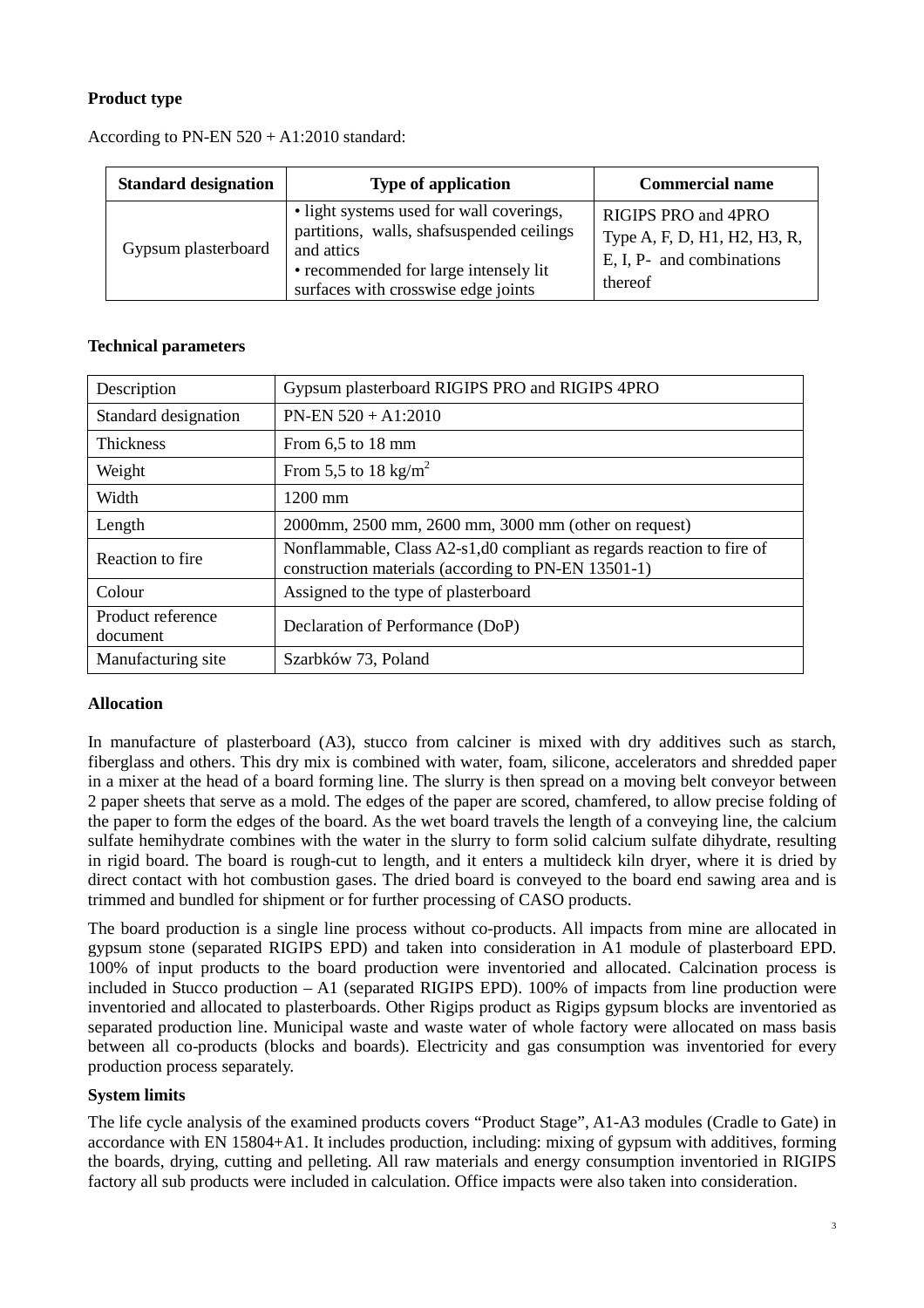#### **Data collection period**

The data for manufacture of the examined products refer to the year 2013. The life cycle assessments were prepared for Poland as reference area (officially published statistical national electricity mix for 2013).

#### **Data quality**

The values determined to calculate the LCIA originate from verified LCI RIGIPS inventory data. This data was verified by ISO auditor and was presented for external auditor.

#### **Assumptions and estimates**

Impacts for each product stage and factory process were inventoried and calculated separately. All raw material consumption, emission water used were specific. Emission into air from gas heat production was estimated using formal conversion factors for carriers.

#### **Databases**

The data for the A1 processes come from the following databases: Gypsum (EPD Rigips), Paper (specific), LCI questionnaire (Energy, Waste, Water, Emissions), Ecoinvent (additives), ITB (additives, sand, glass fiber), Ullmann's (additives), Tauron (Electricity), Heat (Górzyński) and other scientific literature sources (Sugar). Data quality analysis was a part of external audit. Characterization factors CML ver. 4.1 based on EN 15804:2013+A1 version.

#### **Calculation rules**

To re-caluclate 1kg of Gypsum plasterboard to  $1m^2$ , please multiply the impact values from table 6 by the board weight of  $1m^2$ .

#### **Power Mix**

Selection of the power mix for 2013 in accordance with actual National Mix published by GUS in 2014. Specific data for power production impact- Tauron provider for emissions (907 kg  $CO<sub>2</sub>/MWh$ )

#### **Note**

Specific information on application and other actions with these products are described in detail in the technical data sheet available on the producers website.

#### **Raw materials and energy**

| <b>No</b> | Name of raw material | <b>Total used in</b><br>production kg | Approx. % in<br>product |
|-----------|----------------------|---------------------------------------|-------------------------|
| 1         | Gypsum powder        | 302 509 226,0                         | 94, 56                  |
| 2         | Additive 1           | 1 116 929,0                           | 0,35                    |
| 3         | Additive 2           | 155 346,0                             | 0,05                    |
| 4         | Additive 3           | 51 421.0                              | 0,02                    |
| 5         | Additive 4           | 55 751,0                              | 0,02                    |
| 6         | Additive 5           | 243 941,0                             | 0,08                    |
| 7         | Additive 6           | 676 139,0                             | 0,21                    |
| 8         | Glucose              | 288 613,0                             | 0,1                     |
| 9         | Additive 7           | 16 642,0                              | 0,005                   |
| 10        | Paper                | 14 716 626,8                          | 4,60                    |

*Table 1. Raw materials*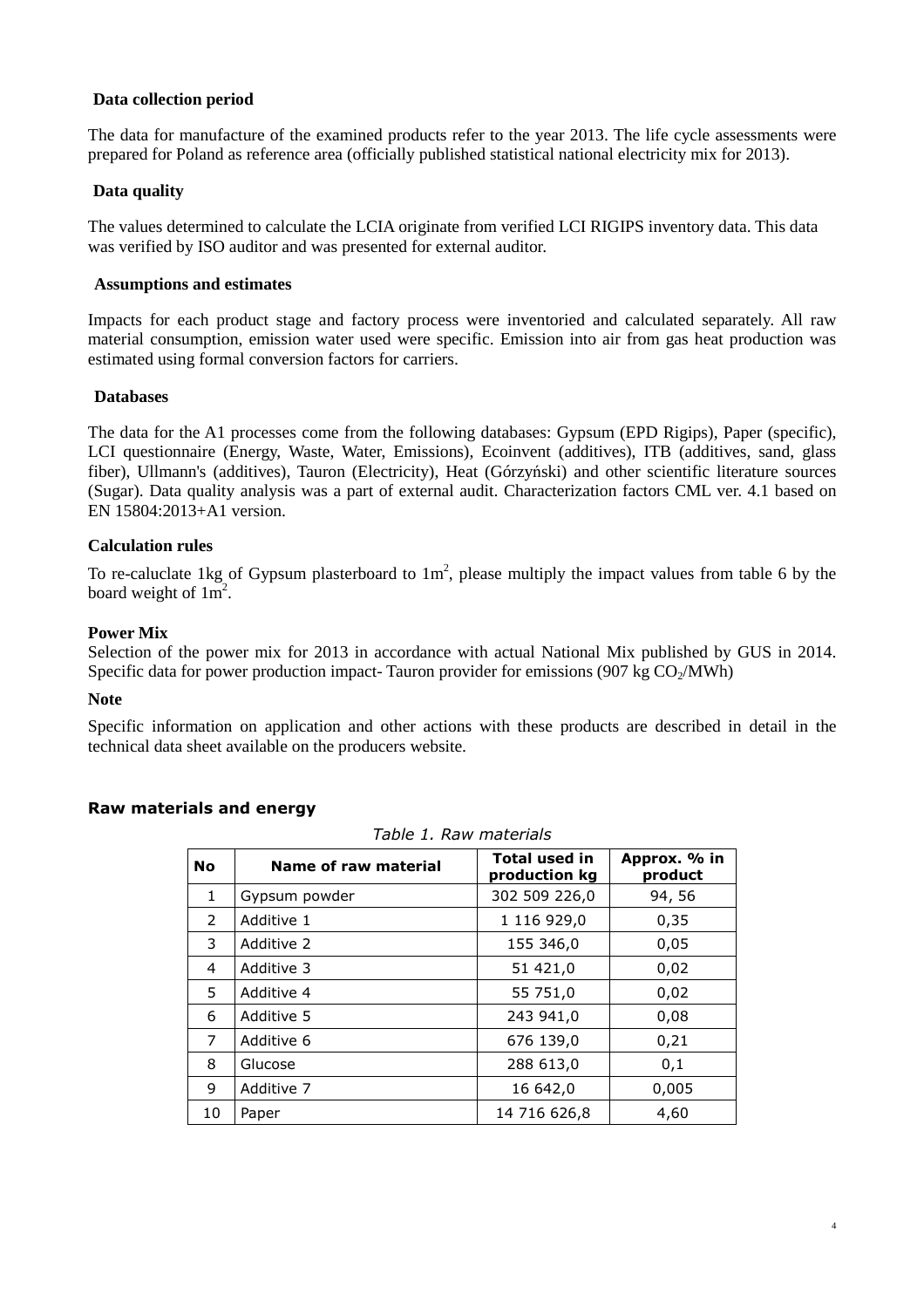| <b>No</b> | Name of raw material | <b>Total used in</b><br>production | Approx. on<br>1m <sup>2</sup> |
|-----------|----------------------|------------------------------------|-------------------------------|
|           | Electricity          | 13534503 kWh                       | 0,38 kWh                      |
|           | Gas                  | 16369792 $m3$                      | $0,46 \text{ m}^3$            |

*Table 2. Energy consumption* 

# **Emissions (LCI) and their impact on the environment**

Table 3. Emissions into air generated during production stage A3

| Air<br>emission | Unit | Used on product<br>[ $kg/m2$ ] |
|-----------------|------|--------------------------------|
| CO <sub>2</sub> | kq   | 0.3                            |
| SO <sub>2</sub> | kq   | 0,001                          |
| NO.             |      | 0,0001                         |

Table 4. Emissions into water generated during production stage A3

| <b>Water emission</b> | Unit           | Total |
|-----------------------|----------------|-------|
| Water consumption     | m <sup>3</sup> | 6662  |
| Waste water           | m <sup>3</sup> | 6662  |
| <b>BOD</b>            | mq/l           | 19,0  |
| COD                   | mq/l           | 67,5  |
| Suspended matter      | mq/l           | 36    |

| Table 5. Waste generated in the phase of product manufacturing A3 |  |  |
|-------------------------------------------------------------------|--|--|
|-------------------------------------------------------------------|--|--|

| Waste code | Unit | <b>Total in production</b><br>[Mg] | <b>Destination</b> |
|------------|------|------------------------------------|--------------------|
| 150101     | Mg   | 99,5                               | Recycling          |
| 150102     | Мg   | 10,47                              | Recycling          |
| 170201     | Мg   | 5,3                                | Energy recovery    |
| 170407     | Mg   | 3,94                               | Recycling          |
| 160213     | Мg   | 0,156                              | Dangerous          |
| 150110     | Mg   | 0,43                               | Dangerous          |
| 160304     | Мg   | 0,4                                | Landfill           |
| 190805     | Мg   | 4,0                                | Landfill           |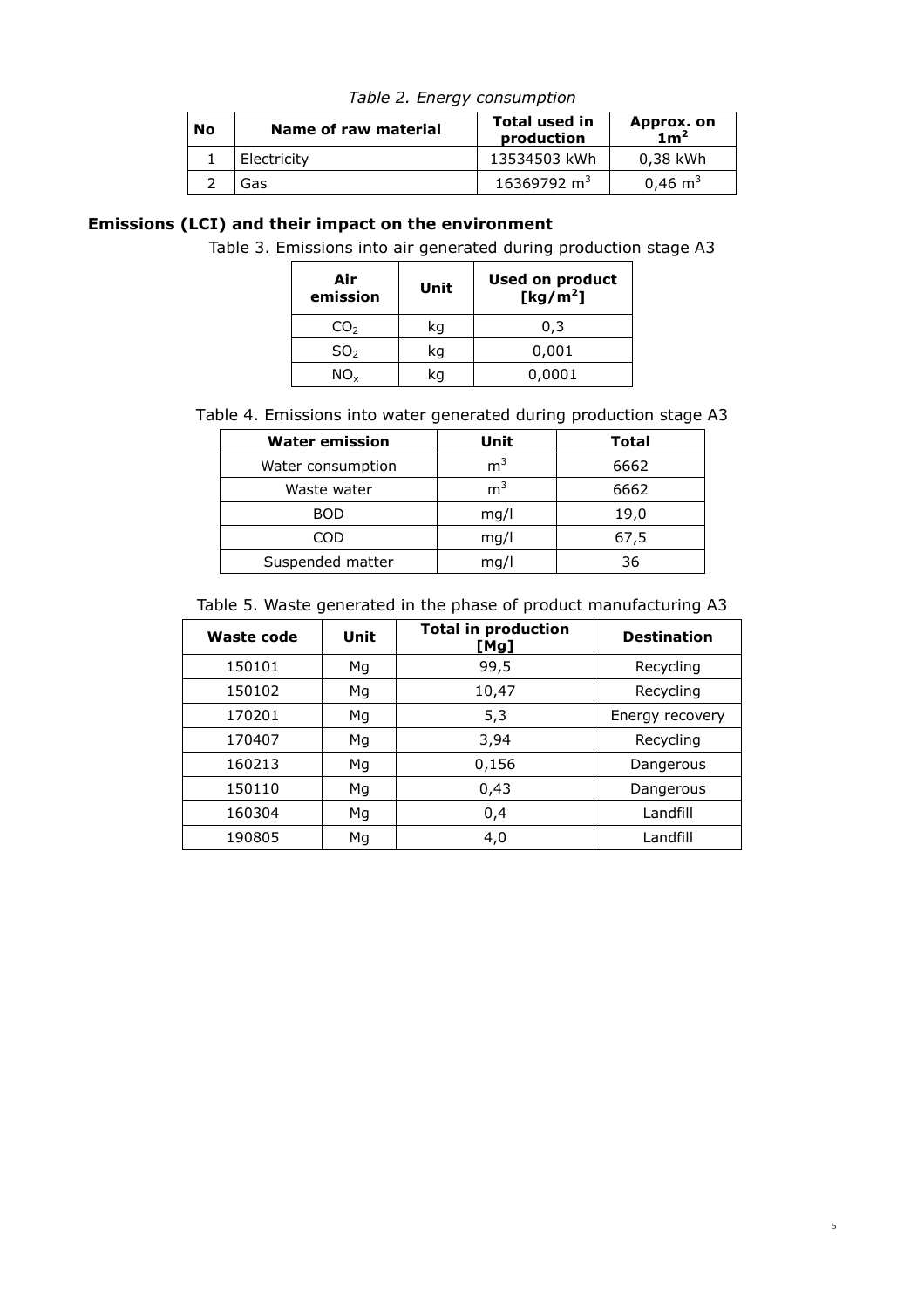# **Environmental characteristics (LCA)**

## Table 6. Environmental characteristic for RIGIPS PRO and RIGIPIS 4PRO(1kg)\*

| Environmental assessment information (MND - Module not declared, MD - Module Declared, INA - Indicator Not Assessed)   |                           |               |                                           |                                                                                                                            |            |              |            |                    |               |                                             |                          |                                                                   |                |                  |            |                                                        |
|------------------------------------------------------------------------------------------------------------------------|---------------------------|---------------|-------------------------------------------|----------------------------------------------------------------------------------------------------------------------------|------------|--------------|------------|--------------------|---------------|---------------------------------------------|--------------------------|-------------------------------------------------------------------|----------------|------------------|------------|--------------------------------------------------------|
|                                                                                                                        | Product stage             |               |                                           | Construction<br>process                                                                                                    | Use stage  |              |            |                    |               |                                             |                          |                                                                   | End of life    |                  |            | Benefits and<br>loads beyond<br>the system<br>boundary |
| Raw materia<br>Ylddns                                                                                                  | Transport                 | Manufacturing | construction site<br>Transport to         | installation process<br>Construction-                                                                                      | Use        | Maintenance  | Repair     | Replacement        | Refurbishment | energy<br>Operational<br>use                | Operational water<br>use | Deconstruction<br>demolition                                      | Transport      | Waste processing | Disposal   | recycling potential<br>Reuse-recovery-                 |
| A1                                                                                                                     | А2                        | АЗ            | Α4                                        | A5                                                                                                                         | B1         | B2           | B3         | Β4                 | <b>B5</b>     | B6                                          | B7                       | C1                                                                | C <sub>2</sub> | C3               | C4         | D                                                      |
| <b>MD</b>                                                                                                              | <b>MD</b>                 | <b>MD</b>     | <b>MND</b>                                | <b>MND</b>                                                                                                                 | <b>MND</b> | <b>MND</b>   | <b>MND</b> | <b>MND</b>         | <b>MND</b>    | <b>MND</b>                                  | <b>MND</b>               | <b>MND</b>                                                        | <b>MND</b>     | <b>MND</b>       | <b>MND</b> | <b>MND</b>                                             |
|                                                                                                                        |                           |               |                                           |                                                                                                                            |            |              |            |                    |               | Environmental impacts: 1 kg                 |                          |                                                                   |                |                  |            |                                                        |
|                                                                                                                        |                           |               |                                           | <b>Indicator</b>                                                                                                           |            |              |            |                    |               | Unit                                        |                          | A1                                                                |                | A2               | А3         | A1-A3                                                  |
|                                                                                                                        | Global warming potential  |               |                                           |                                                                                                                            |            |              |            |                    |               | [kg $CO2$ eq.]                              |                          | 0,133                                                             |                | 0,003            | 0,045      | 0,181                                                  |
|                                                                                                                        |                           |               |                                           | Depletion potential of the stratospheric ozone layer                                                                       |            |              |            |                    |               | [kg CFC 11 eq.]                             |                          | 1,79E-08                                                          |                | 6,50E-10         | 3,80E-10   | 1,90E-08                                               |
|                                                                                                                        |                           |               | Acidification potential of soil and water |                                                                                                                            |            |              |            |                    |               | [kg $SO2$ eq.]                              |                          | 7,35E-04                                                          |                | 2,25E-05         | 2,70E-04   | 1,03E-03                                               |
|                                                                                                                        | Eutrophication potential  |               |                                           |                                                                                                                            |            |              |            |                    |               | [kg $(PO4)3$ eq.]                           |                          | 1,53E-04                                                          |                | 3,97E-06         | 1,10E-05   | 1,68E-04                                               |
|                                                                                                                        |                           |               |                                           | Formation potential of tropospheric ozone                                                                                  |            |              |            |                    |               | [kg Ethene eg.]                             |                          | 3,61E-05                                                          |                | 1,64E-06         | 1,04E-05   | 4,82E-05                                               |
|                                                                                                                        |                           |               |                                           | Abiotic depletion potential (ADP-elements) for non-fossil resources                                                        |            |              |            |                    | [kg Sb eq.]   |                                             | 1,52E-03                 | 1,48E-04                                                          |                | 3,45E-04         | 2,01E-03   |                                                        |
| Abiotic depletion potential (ADP-fossil fuels) for fossil resources                                                    |                           |               |                                           |                                                                                                                            |            | [M]<br>1,970 |            |                    |               | 0,169                                       | 2,517                    |                                                                   |                |                  |            |                                                        |
|                                                                                                                        |                           |               |                                           |                                                                                                                            |            |              |            |                    |               | Environmental aspects on resource use: 1 kg |                          |                                                                   |                |                  |            |                                                        |
| <b>Indicator</b>                                                                                                       |                           |               |                                           |                                                                                                                            |            | Unit         |            | A1                 |               | A2                                          | А3                       | A1-A3                                                             |                |                  |            |                                                        |
|                                                                                                                        |                           |               | resources used as raw materials           | Use of renewable primary energy excluding renewable primary energy                                                         |            |              |            |                    |               | [M]                                         |                          | <b>INA</b>                                                        |                | INA              | INA        | INA                                                    |
| Use of renewable primary energy resources used as raw materials                                                        |                           |               | [M]                                       |                                                                                                                            | INA        |              | <b>INA</b> | INA                | <b>INA</b>    |                                             |                          |                                                                   |                |                  |            |                                                        |
| Total use of renewable primary energy resources (primary energy and<br>primary energy resources used as raw materials) |                           |               |                                           |                                                                                                                            |            | [M]          |            | 1,00E-01           |               | 0,003                                       | 0,042                    | 0,146                                                             |                |                  |            |                                                        |
| Use of non-renewable primary energy excluding non-renewable primary<br>energy resources used as raw materials          |                           |               |                                           |                                                                                                                            | [M]        |              | INA        |                    | <b>INA</b>    | INA                                         | 0,000                    |                                                                   |                |                  |            |                                                        |
|                                                                                                                        |                           |               |                                           | Use of non-renewable primary energy resources used as raw materials                                                        |            |              |            |                    |               | [M]                                         |                          | INA                                                               | INA            |                  | INA        | 0,000                                                  |
|                                                                                                                        |                           |               |                                           | Total use of non-renewable primary energy resources (primary energy<br>and primary energy resources used as raw materials) |            |              |            |                    |               | [MJ]                                        |                          | 2,069                                                             |                | 0,178            | 0,41       | 2,654                                                  |
|                                                                                                                        | Use of secondary material |               |                                           |                                                                                                                            |            |              |            |                    |               | [kg]                                        |                          | 0,000                                                             |                | 0,000            | 0,00       | 0,000                                                  |
|                                                                                                                        |                           |               | Use of renewable secondary fuels          |                                                                                                                            |            |              |            |                    | [M]           |                                             |                          | 0,000                                                             |                | 0,000            | 0,00       | 0,000                                                  |
|                                                                                                                        |                           |               | Use of non-renewable secondary fuels      |                                                                                                                            |            |              |            |                    |               | [M]                                         |                          | 0,000                                                             |                | 0,000            | 0,00       | 0,000                                                  |
| Net use of fresh water                                                                                                 |                           |               |                                           |                                                                                                                            |            |              |            | [dm <sup>3</sup> ] |               | 0,021                                       |                          | 0,000                                                             | 0,0039         | 0,025            |            |                                                        |
|                                                                                                                        |                           |               |                                           |                                                                                                                            |            |              |            |                    |               |                                             |                          | Other environmental information describing waste categories: 1 kg |                |                  |            |                                                        |
|                                                                                                                        |                           |               |                                           | <b>Indicator</b>                                                                                                           |            |              |            |                    |               | Unit                                        |                          | A1                                                                |                | A2               | A3         | A1-A3                                                  |
| Hazardous waste disposed                                                                                               |                           |               |                                           |                                                                                                                            | [kg]       |              | 2,20E-07   |                    | 0,000         | 1,90E-06                                    | 2,12E-06                 |                                                                   |                |                  |            |                                                        |
| Non-hazardous waste disposed                                                                                           |                           |               |                                           |                                                                                                                            | [kg]       |              | 3,43E-03   |                    | 0,001         | 2,17E-05                                    | 4,05E-03                 |                                                                   |                |                  |            |                                                        |
| Radioactive waste disposed                                                                                             |                           |               |                                           |                                                                                                                            | [kg]       |              | 0,000      |                    | 0,000         | 0,000                                       | 0,000                    |                                                                   |                |                  |            |                                                        |
|                                                                                                                        | Components for re-use     |               |                                           |                                                                                                                            |            |              |            |                    |               | [kg]                                        |                          | 0,000                                                             |                | 0,000            | 0,000      | 0,000                                                  |
|                                                                                                                        | Materials for recycling   |               |                                           |                                                                                                                            |            |              |            |                    |               | [kg]                                        |                          | 8,01E-06                                                          |                | 0,000            | 0,002      | 2,29E-03                                               |
|                                                                                                                        |                           |               | Materials for energy recovery             |                                                                                                                            |            |              |            |                    |               | [kg]                                        |                          | 0,000                                                             |                | 0,000            | 3,69E-04   | 3,69E-04                                               |
|                                                                                                                        | Exported energy           |               |                                           |                                                                                                                            |            |              |            |                    | [M]           |                                             | 0,000                    |                                                                   | 0,000          | 0,000            | 0,00       |                                                        |

\*To re-calculate 1kg of Gypsum plasterboard to 1m<sup>2</sup>, please multiply the impact values from table 6 by the board weight of 1m<sup>2</sup>. All weights of the different board types are allowed in the product information lables or on the RIGIPS web-site.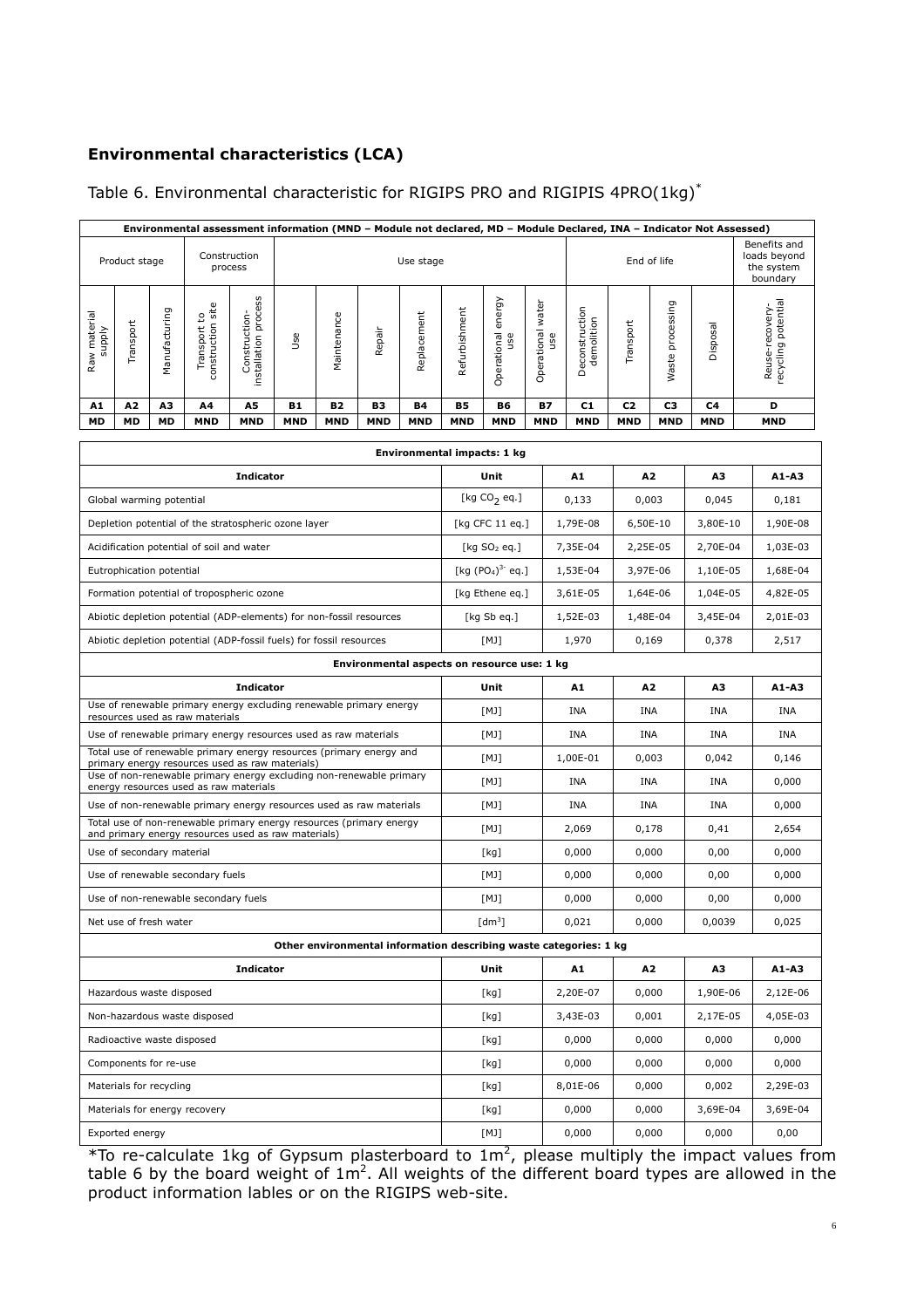Note: RIGIPS plasterboards are designed and estimated not to contain VOC content including formaldehyde which exceed the requirements of European voluntary labeling schemes established for the indoor air quality (IAQ) assessment.

# **Verification**

The process of verification of an EPD is in accordance with EN ISO 14025, clause 8 and ISO 21930, clause 9. After verification, this EPD is valid for a 5-year-period. EPD does not have to be recalculated after 5 years, if the underlying data have not changed significantly.

| The basis for LCA analysis was EN 15804                              |  |  |  |  |  |
|----------------------------------------------------------------------|--|--|--|--|--|
| Independent verification corresponding to ISO 14025 & 8.3.1.         |  |  |  |  |  |
| external<br>internal<br>$\boldsymbol{\mathsf{x}}$                    |  |  |  |  |  |
| Verification of EPD: PhD. Eng. Aleksander Panek / Prof. Dariusz Heim |  |  |  |  |  |
| LCI audit and input data verification: M.Sc. Eng. Dominik Bekierski  |  |  |  |  |  |
| LCA: PhD. Eng. Michał Piasecki, m.piasecki@itb.pl                    |  |  |  |  |  |
| Verification of procedures and declaration: PhD. Eng Halina Prejzner |  |  |  |  |  |

# **Normative references**

- ISO 14025:2006, Environmental management Type III environmental declarations Principles and procedure
- ISO 21930:2007, Sustainability in building and construction Environmental declaration of building products
- ISO 14044:2006, Environmental management Life cycle assessment Requirements and guidelines
- ISO 15686-1:2000, Buildings and constructed assets Service life planning Part 1: General principles
- ISO 15686-8:2008, Buildings and constructed assets Service life planning Part 8: Reference service life
- EN 15804:2012+A1:2013, Sustainability in construction works Environmental product declarations – Core rules for the product category of construction products.
- EN15942:2011, Sustainability of construction- Environmental product declarations. Communication format business-to-business